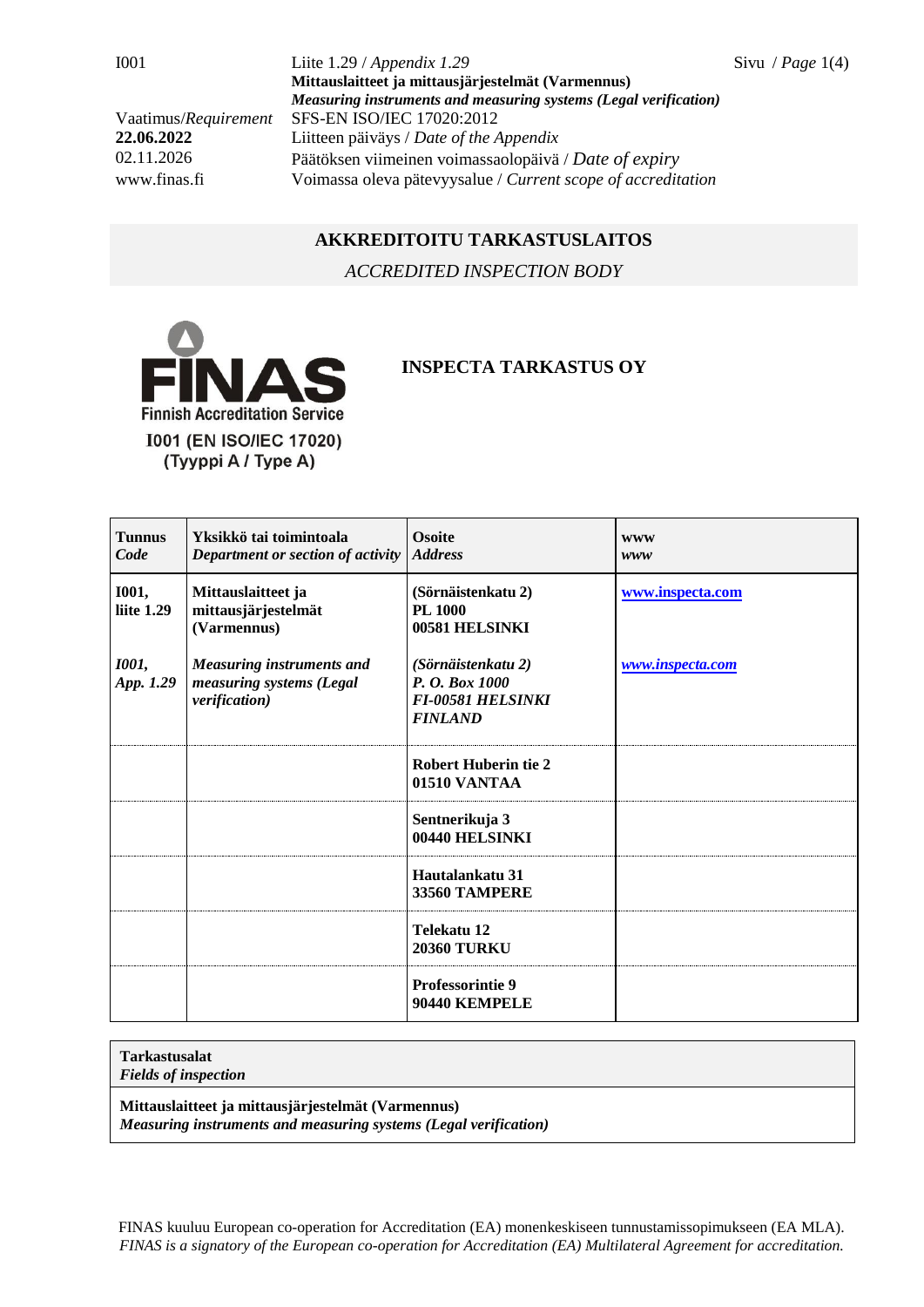| <b>PÄTEVYYSALUE</b>                                                                       |                                                                                                                                                                                               |                                                                                                                                                                                                                                                                                                                                                           |  |  |  |  |
|-------------------------------------------------------------------------------------------|-----------------------------------------------------------------------------------------------------------------------------------------------------------------------------------------------|-----------------------------------------------------------------------------------------------------------------------------------------------------------------------------------------------------------------------------------------------------------------------------------------------------------------------------------------------------------|--|--|--|--|
| <b>SCOPE OF ACCREDITATION</b>                                                             |                                                                                                                                                                                               |                                                                                                                                                                                                                                                                                                                                                           |  |  |  |  |
| <b>Tarkastuksen kohde</b>                                                                 | Tarkastustyyppi                                                                                                                                                                               | Tarkastuksessa käytettävät<br>vaatimukset<br>(säädökset, standardit, muut                                                                                                                                                                                                                                                                                 |  |  |  |  |
| <b>Field of inspection</b>                                                                | Type of inspection                                                                                                                                                                            | normatiiviset asiakirjat)<br><b>Inspection criteria</b><br>(regulations, standards, other<br>normative documents)                                                                                                                                                                                                                                         |  |  |  |  |
| tarkastuslaitoksen tehtävät<br>body as defined in law of measuring instruments (707/2011) | Mittauslaitteet ja mittausjärjestelmät (Varmennus), Mittauslaitelain (707/2011) mukaiset<br>Measuring instruments and measuring systems (Legal verification), The operation of the inspection |                                                                                                                                                                                                                                                                                                                                                           |  |  |  |  |
| Ei-automaattiset vaa'at<br>Non-automatic weighing<br><i>instruments</i>                   | Varmennus<br>Legal verification                                                                                                                                                               | VNa ei-automaattisista<br>vaaoista (1431/2016)<br>EN 45501:2015<br>VNa mittauslaitteista 471/2014<br>Government decree on the<br>nonautomatic weighing<br>instruments $(1431/2016)$<br>EN 45501:2015<br><b>Finnish Government Decree</b><br>on measurement instruments<br>471/2014                                                                        |  |  |  |  |
| Automaattiset vaa'at<br>Automatic weighing instruments                                    | Varmennus<br>Legal verification<br>Tyyppitarkastus (OIML R134)<br>Type-examination (OIML R134)                                                                                                | VNa mittauslaitteista<br>(1432/2016)<br>VNa mittauslaitteista 471/2014<br>Government decree on the<br>measuring instruments<br>(1432/2016)<br><b>Finnish Government Decree</b><br>on measurement instruments<br>471/2014<br><b>OIML R50-1</b><br><b>OIML R51-1</b><br><b>OIML R61-1</b><br><b>OIML R106-1</b><br><b>OIML R107-1</b><br><b>OIML R134-1</b> |  |  |  |  |
| Punnukset<br>Weights                                                                      | Varmennus<br>Legal verification                                                                                                                                                               | VNa mittauslaitteista 471/2014<br><b>Finnish Government Decree</b><br>on measurement instruments<br>471/2014<br><b>OIML R111-1</b>                                                                                                                                                                                                                        |  |  |  |  |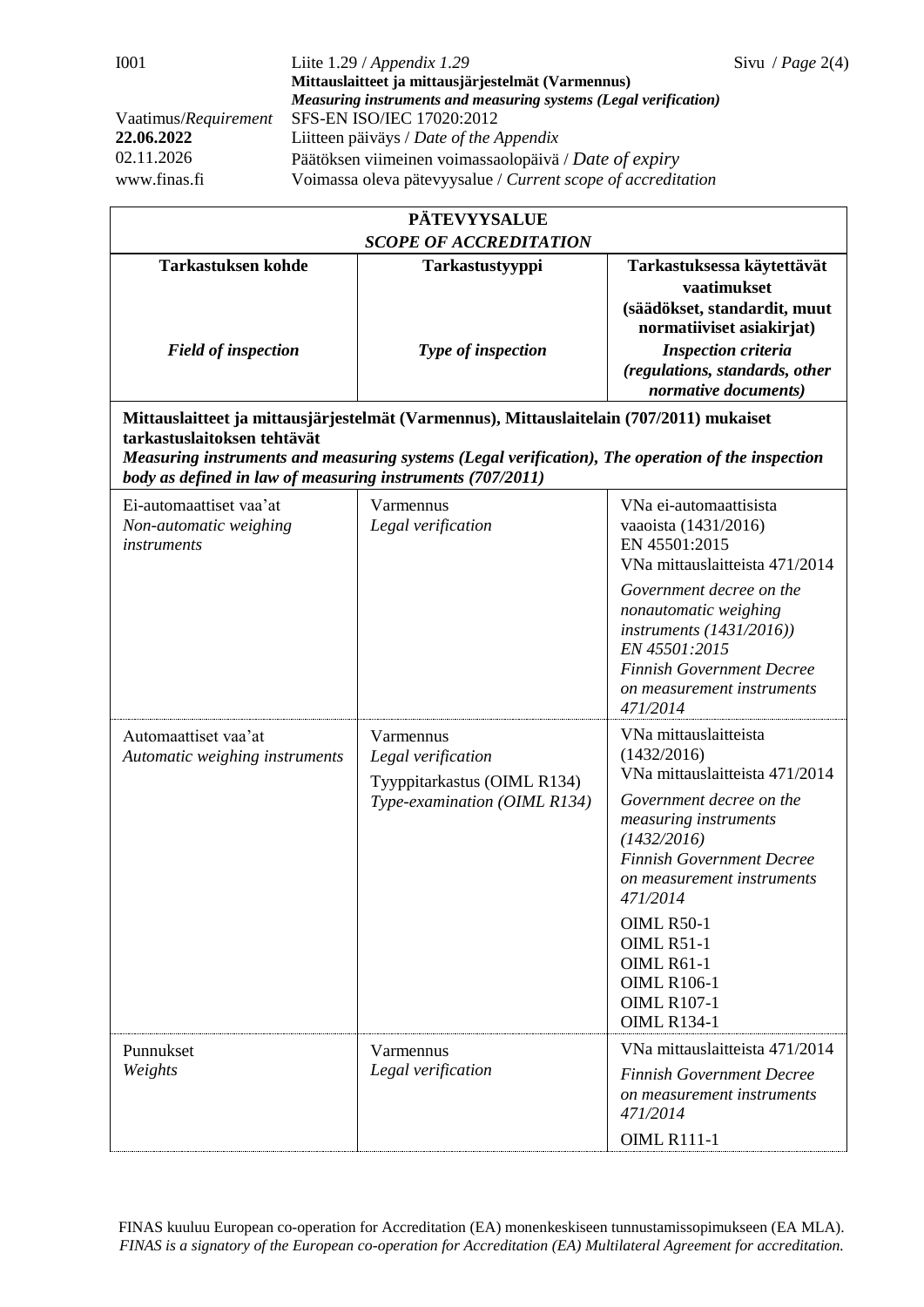| <b>PÄTEVYYSALUE</b>                                                                                                                                                                      |                                                                        |                                                                                                                                                                                              |  |  |  |
|------------------------------------------------------------------------------------------------------------------------------------------------------------------------------------------|------------------------------------------------------------------------|----------------------------------------------------------------------------------------------------------------------------------------------------------------------------------------------|--|--|--|
| <b>Tarkastuksen kohde</b>                                                                                                                                                                | <b>SCOPE OF ACCREDITATION</b><br>Tarkastustyyppi                       | Tarkastuksessa käytettävät                                                                                                                                                                   |  |  |  |
| <b>Field of inspection</b>                                                                                                                                                               | Type of inspection                                                     | vaatimukset<br>(säädökset, standardit, muut<br>normatiiviset asiakirjat)<br><b>Inspection criteria</b><br>(regulations, standards, other<br>normative documents)                             |  |  |  |
| Muiden nesteiden kuin veden<br>määrän jatkuvaan ja<br>dynaamiseen mittaukseen                                                                                                            | Varmennus<br>Legal verification                                        | VNa mittauslaitteista<br>(1432/2016)<br>VNa mittauslaitteista 471/2014                                                                                                                       |  |  |  |
| tarkoitetut mittausjärjestelmät<br>Measuring systems for the<br>continuous and dynamic<br>measurement of quantities of<br>liquids other than water                                       |                                                                        | Government decree on the<br>measuring instruments<br>(1432/2016)<br><b>Finnish Government Decree</b><br>on measurement instruments<br>471/2014                                               |  |  |  |
|                                                                                                                                                                                          |                                                                        | <b>OIML R117, OIML R117-1</b><br>TTK-määräys V14-92<br>TTK-määräys V15-92<br>TTK-määräys V16-92                                                                                              |  |  |  |
|                                                                                                                                                                                          |                                                                        | OIML R117, OIML R117-1<br>TTK-regulation V14-92<br>TTK-regulation V15-92<br>TTK-regulation V16-92                                                                                            |  |  |  |
| Muiden nesteiden kuin veden<br>määrän mittaukseen tarkoitetut<br>muut mittausjärjestelmät<br>Other measuring systems for the<br>measurement of quantities of<br>liquids other than water | Tyyppitarkastus<br>Type-examination<br>Varmennus<br>Legal verification | VNa mittauslaitteista<br>(1432/2016)<br>VNa mittauslaitteista 471/2014<br>TTK-määräys V14-92                                                                                                 |  |  |  |
|                                                                                                                                                                                          |                                                                        | Government decree on the<br>measuring instruments<br>(1432/2016)<br><b>Finnish Government Decree</b><br>on measurement instruments<br>471/2014<br>TTK-regulation V14-92<br><b>OIML R80-1</b> |  |  |  |